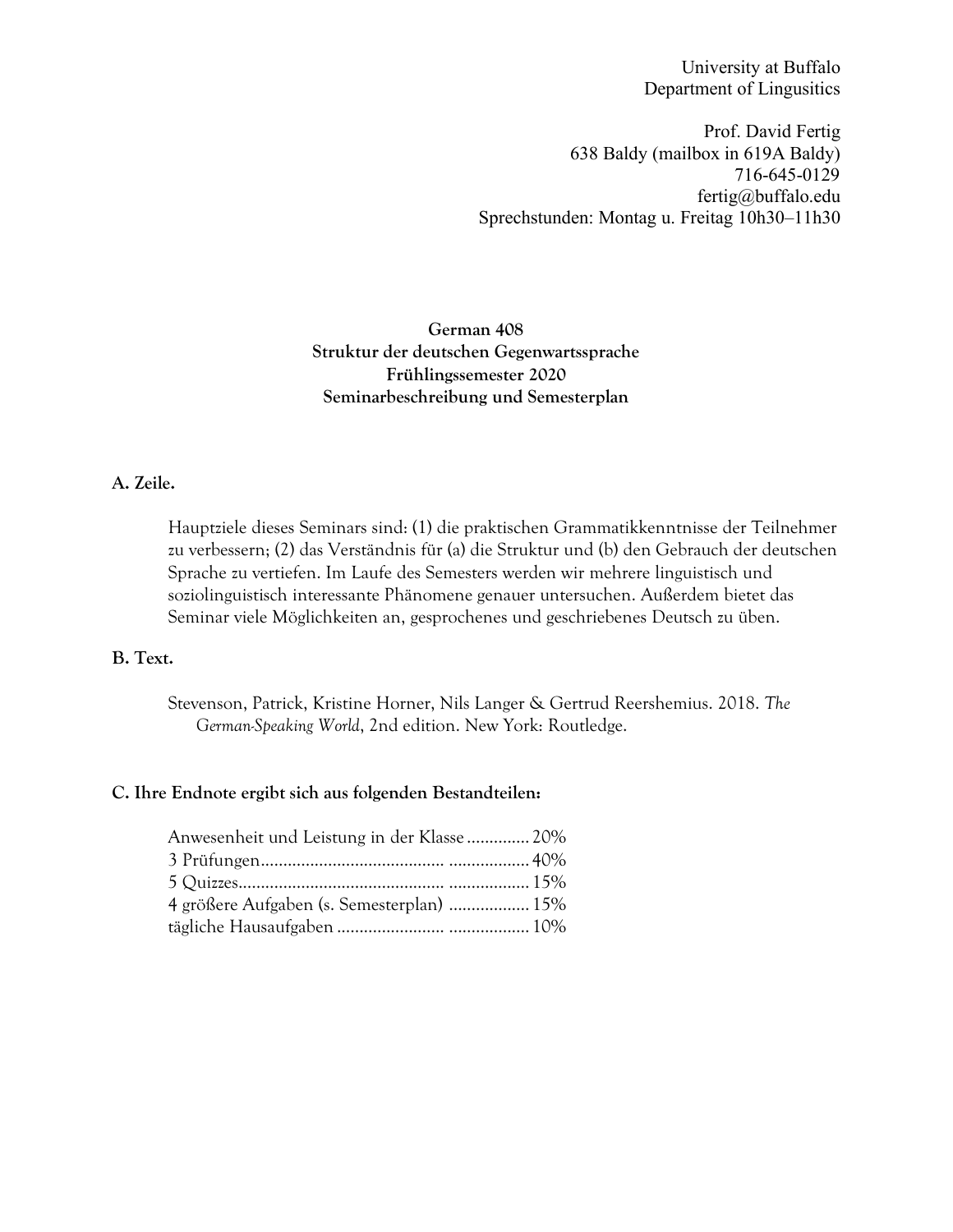## **D. Course policies**

1. All assignments must be handed in on time.

2. There will generally be no make-up quizzes or tests. If you are unable to come to a quiz or test for one of the reasons listed on the website below, contact Professor Fertig as soon as possible to discuss your options. Do NOT make any non-essential travel plans that might conflict with a quiz or test.

https://catalog.buffalo.edu/policies/attendance.html

3. Incompletes are rarely if ever appropriate in a class like GER 408. Special arrangements can sometimes be made in extraordinary circumstances (such as medical emergencies). Before approaching Professor Fertig to discuss the possibility of an incomplete, please familiarize yourself with UB's official policy at:

https://catalog.buffalo.edu/policies/explanation.html

## 4. Academic Integrity

All students should be sure that they understand the University's Academic Integrity policy (see website below) before completing any assignments or taking any quizzes or tests. If you have any questions or concerns about the policy, please discuss them with your instructor. https://catalog.buffalo.edu/policies/academic\_integrity\_2019-20.html

### 5. Accessibility Resources

If you have any disability which requires reasonable accommodations to enable you to participate in this course, please contact the Office of Accessibility Resources in 60 Capen Hall, 716-645-2608 and also the instructor of this course during the first week of class. The office will provide you with information and review appropriate arrangements for reasonable accommodations, which can be found on the web at:

http://www.buffalo.edu/studentlife/who-we-are/departments/accessibility.html

# **E. Critical Campus Resources**

*1. Sexual Violence*

UB is committed to providing a safe learning environment free of all forms of discrimination and sexual harassment, including sexual assault, domestic and dating violence and stalking. If you have experienced gender-based violence (intimate partner violence, attempted or completed sexual assault, harassment, coercion, stalking, etc.), UB has resources to help. This includes academic accommodations, health and counseling services, housing accommodations, helping with legal protective orders, and assistance with reporting the incident to police or other UB officials if you so choose. Please contact UB's Title IX Coordinator at 716-645-2266 for more information. For confidential assistance, you may also contact a Crisis Services Campus Advocate at 716-796-4399.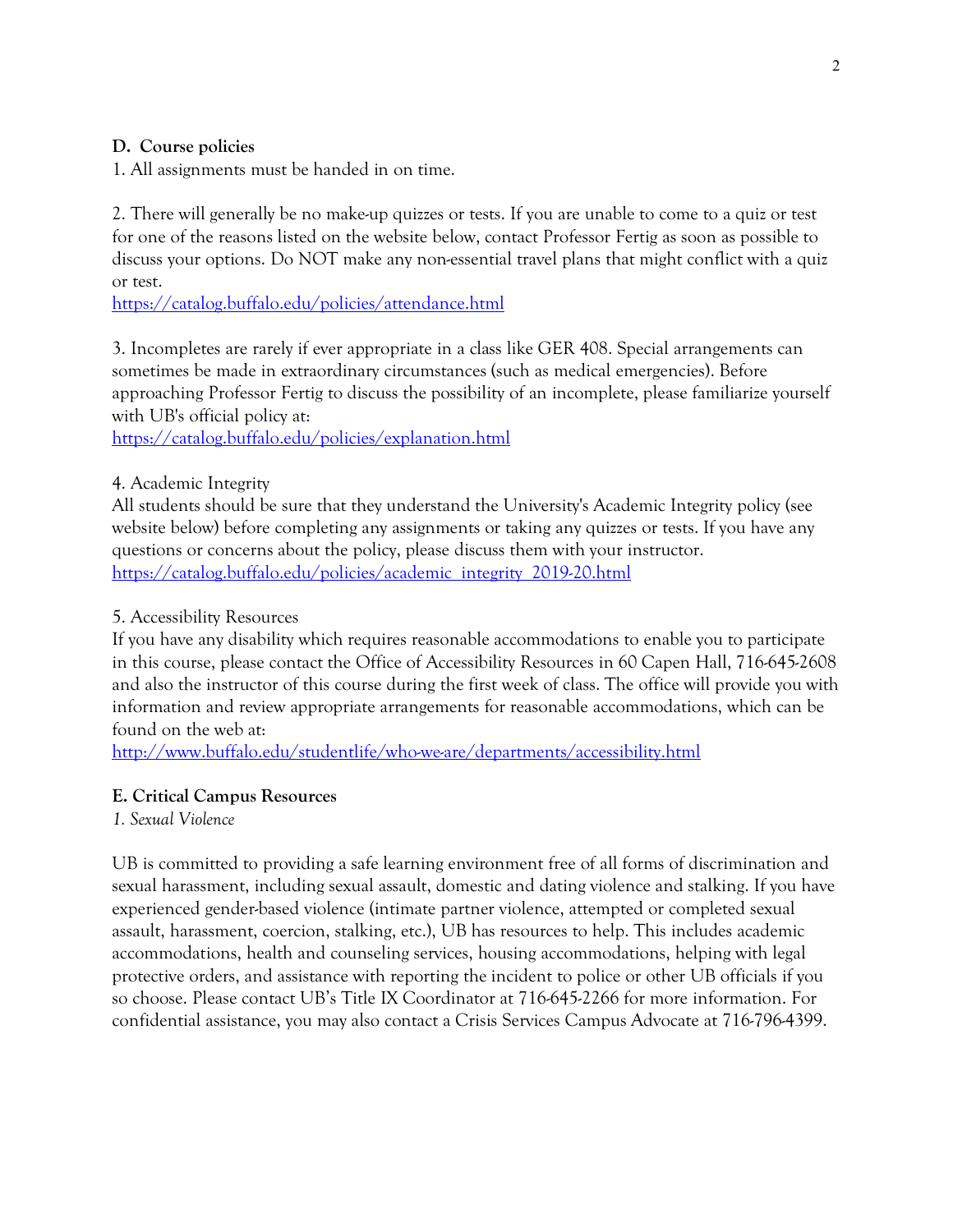#### *2. Mental Health*

As a student you may experience a range of issues that can cause barriers to learning or reduce your ability to participate in daily activities. These might include strained relationships, anxiety, high levels of stress, alcohol/drug problems, feeling down, health concerns, or unwanted sexual experiences. Counseling, Health Services, and Health Promotion are here to help with these or other issues you may experience. You can learn more about these programs and services by contacting:

*Counseling Services:*

- 120 Richmond Quad (North Campus), 716-645-2720
- 202 Michael Hall (South Campus), 716-829-5800

*Health Services:*

• Michael Hall (South Campus), 716-829-3316

*Health Promotion:*

• 114 Student Union (North Campus), 716-645-2837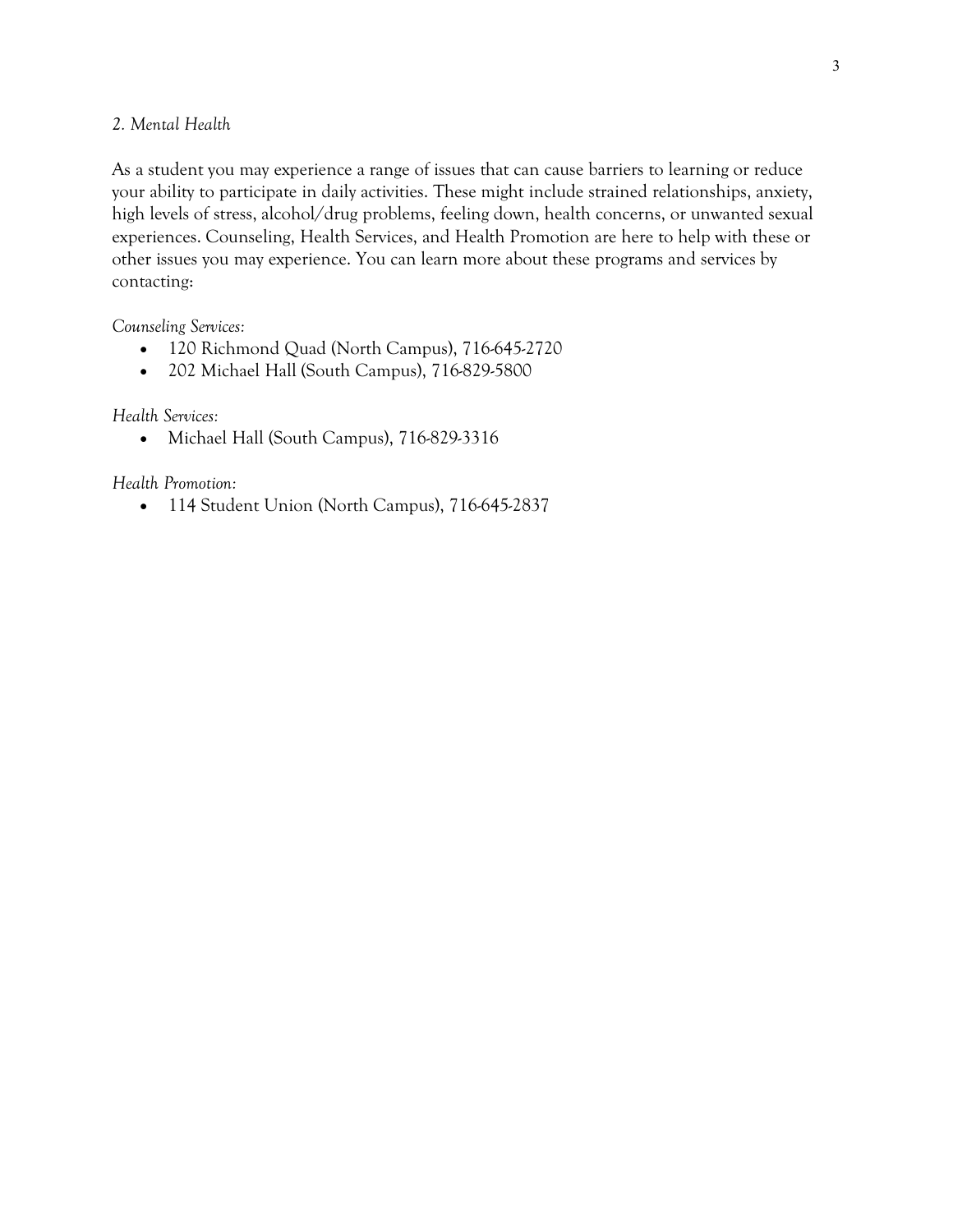| By the end of this course, students should be  | Method of assessment         |
|------------------------------------------------|------------------------------|
| able to                                        |                              |
| Explain the use of du and Sie in various       | quiz 1, test 1               |
| contexts in present-day German                 |                              |
| Describe the articulatory and acoustic         | assignment 1, test 1         |
| properties of the vowels and cosonants and     |                              |
| explain major phonetic and phonological        |                              |
| processes as well as the stress system and     |                              |
| intonation patterns of standard German         |                              |
| Explain the connection between language and    | test 1                       |
| national identity in different countries and   |                              |
| regions where German is spoken and the use     |                              |
| of German as an international language.        |                              |
| Explain and give examples of different         | quiz 2, test 1               |
| patterns of verbal inflection and periphrastic |                              |
| constructions in formal and colloquial         |                              |
| standard German                                |                              |
| Correctly identify the gender and plural form  | test 1                       |
| of approximately 200 common German             |                              |
| nouns                                          |                              |
| Inflect article-words and adjectives with the  | quiz 3, test 2               |
| correct endings in writing                     |                              |
| List the major German-speaking dialect         | assignment 2, test 2         |
| regions and describe the use of different      |                              |
| varieties of standard and non-standard         |                              |
| German                                         |                              |
| Use correct case forms with German two-way     | quiz 4, test 2               |
| prepositions                                   |                              |
| Explain the function of discourse particles in | quiz 4, test 2               |
| spoken German                                  |                              |
| Explain the difference between inflection and  | test 2                       |
| word-formation and between derivation and      |                              |
| compounding                                    |                              |
| Explain and illustrate the basic principles of | assignment 3, quiz 5, test 3 |
| German word order and phrase structure         |                              |
| Explain major sociolinguistic controversies in | assignment 4, test 3         |
| present-day German-speaking society,           |                              |
| including linguistic purism, immigrant and     |                              |
| minority languages in education, and the       |                              |
| relationship between language and citizenship  |                              |
| Explain and illustrate the various ways in     | test 3                       |
| which aspect, Aktionsart, and modality are     |                              |
| expressed in German                            |                              |

**Learning outcomes and assessment for German 408**